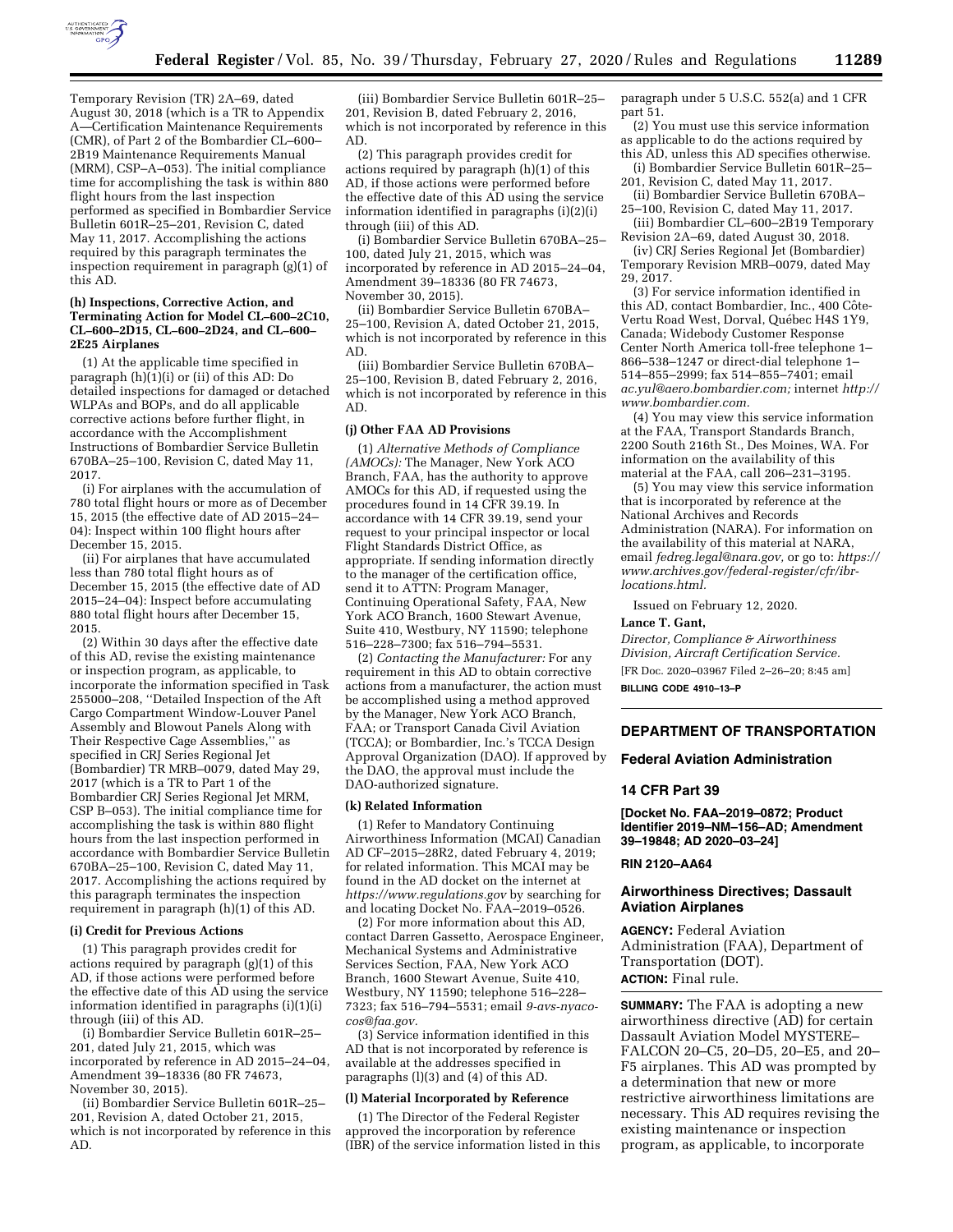new or more restrictive airworthiness limitations. The FAA is issuing this AD to address the unsafe condition on these products.

**DATES:** This AD is effective April 2, 2020.

The Director of the Federal Register approved the incorporation by reference of a certain publication listed in this AD as of April 2, 2020.

**ADDRESSES:** For service information identified in this final rule, contact Dassault Falcon Jet Corporation, Teterboro Airport, P.O. Box 2000, South Hackensack, NJ 07606; telephone 201– 440–6700; internet *[https://](https://www.dassaultfalcon.com) [www.dassaultfalcon.com.](https://www.dassaultfalcon.com)* You may view this service information at the FAA, Transport Standards Branch, 2200 South 216th St., Des Moines, WA. For information on the availability of this material at the FAA, call 206–231–3195. It is also available on the internet at *<https://www.regulations.gov>* by searching for and locating Docket No. FAA–2019–0872.

# **Examining the AD Docket**

You may examine the AD docket on the internet at *[https://](https://www.regulations.gov)*

*[www.regulations.gov](https://www.regulations.gov)* by searching for and locating Docket No. FAA–2019– 0872; or in person at Docket Operations between 9 a.m. and 5 p.m., Monday through Friday, except Federal holidays. The AD docket contains this final rule, the regulatory evaluation, any comments received, and other information. The address for Docket Operations is U.S. Department of Transportation, Docket Operations, M– 30, West Building Ground Floor, Room W12–140, 1200 New Jersey Avenue SE, Washington, DC 20590.

**FOR FURTHER INFORMATION CONTACT:** Tom Rodriguez, Aerospace Engineer, International Section, Transport Standards Branch, FAA, 2200 South 216th St., Des Moines, WA 98198; telephone and fax 206–231–3226; email *[Tom.Rodriguez@faa.gov.](mailto:Tom.Rodriguez@faa.gov)* 

# **SUPPLEMENTARY INFORMATION:**

## **Discussion**

The European Union Aviation Safety Agency (EASA), which is the Technical Agent for the Member States of the European Union, has issued EASA AD 2019–0201, dated August 20, 2019 (''EASA AD 2019–0201'') (also referred to as the Mandatory Continuing Airworthiness Information, or ''the MCAI''), to correct an unsafe condition for certain Dassault Aviation Model MYSTERE–FALCON 20–C5, 20–D5, 20– E5, and 20–F5 airplanes, on which the Supplemental Structural Inspection Program (SSIP) (Dassault Service

Bulletin 730) has been embodied into the airplane's maintenance program. You may examine the MCAI in the AD docket on the internet at *[https://](https://www.regulations.gov) [www.regulations.gov](https://www.regulations.gov)* by searching for and locating Docket No. FAA–2019– 0872.

The FAA issued a notice of proposed rulemaking (NPRM) to amend 14 CFR part 39 by adding an AD that would apply to certain Dassault Aviation Model MYSTERE–FALCON 20–C5, 20– D5, 20–E5, and 20–F5 airplanes. The NPRM published in the **Federal Register** on November 19, 2019 (84 FR 63822). The NPRM was prompted by a determination that new or more restrictive airworthiness limitations are necessary. The NPRM proposed to require revising the existing maintenance or inspection program, as applicable, to incorporate new or more restrictive airworthiness limitations. The FAA is issuing this AD to address fatigue cracking, damage, and corrosion in principal structural elements, which could result in reduced structural integrity of the airplane. See the MCAI for additional background information.

#### **Comments**

The FAA gave the public the opportunity to participate in developing this final rule. The FAA has considered the comment received. An anonymous commenter indicated support for the NPRM.

## **Conclusion**

The FAA reviewed the relevant data, considered the comment received, and determined that air safety and the public interest require adopting this final rule as proposed, except for minor editorial changes. The FAA has determined that these minor changes:

• Are consistent with the intent that was proposed in the NPRM for addressing the unsafe condition; and

• Do not add any additional burden upon the public than was already proposed in the NPRM.

# **Related Service Information Under 1 CFR Part 51**

Dassault Aviation has issued Chapter 5–40–01, Airworthiness Limitations, of the Dassault Falcon 20 Retrofit 731 Maintenance Manual, Revision 10, dated January 1, 2019. This service information describes airworthiness limitations for safe life limits and certification maintenance requirements. This service information is reasonably available because the interested parties have access to it through their normal course of business or by the means identified in the **ADDRESSES** section.

## **Costs of Compliance**

The FAA estimates that this AD affects 57 airplanes of U.S. registry. The FAA estimates the following costs to comply with this AD.

The FAA has determined that revising the existing maintenance or inspection program takes an average of 90 workhours per operator, although the FAA recognizes that this number may vary from operator to operator. In the past, the FAA has estimated that this action takes 1 work-hour per airplane. Since operators incorporate maintenance or inspection program changes for their affected fleet(s), the FAA has determined that a per-operator estimate is more accurate than a per-airplane estimate. Therefore, the FAA estimates the total cost per operator to be \$7,650 (90 work-hours  $\times$  \$85 per work-hour).

## **Authority for This Rulemaking**

Title 49 of the United States Code specifies the FAA's authority to issue rules on aviation safety. Subtitle I, section 106, describes the authority of the FAA Administrator. Subtitle VII: Aviation Programs, describes in more detail the scope of the Agency's authority.

The FAA is issuing this rulemaking under the authority described in Subtitle VII, Part A, Subpart III, Section 44701: ''General requirements.'' Under that section, Congress charges the FAA with promoting safe flight of civil aircraft in air commerce by prescribing regulations for practices, methods, and procedures the Administrator finds necessary for safety in air commerce. This regulation is within the scope of that authority because it addresses an unsafe condition that is likely to exist or develop on products identified in this rulemaking action.

## **Regulatory Findings**

This AD will not have federalism implications under Executive Order 13132. This AD will not have a substantial direct effect on the States, on the relationship between the national government and the States, or on the distribution of power and responsibilities among the various levels of government.

For the reasons discussed above, I certify that this AD:

(1) Is not a ''significant regulatory action'' under Executive Order 12866,

(2) Will not affect intrastate aviation in Alaska, and

(3) Will not have a significant economic impact, positive or negative, on a substantial number of small entities under the criteria of the Regulatory Flexibility Act.